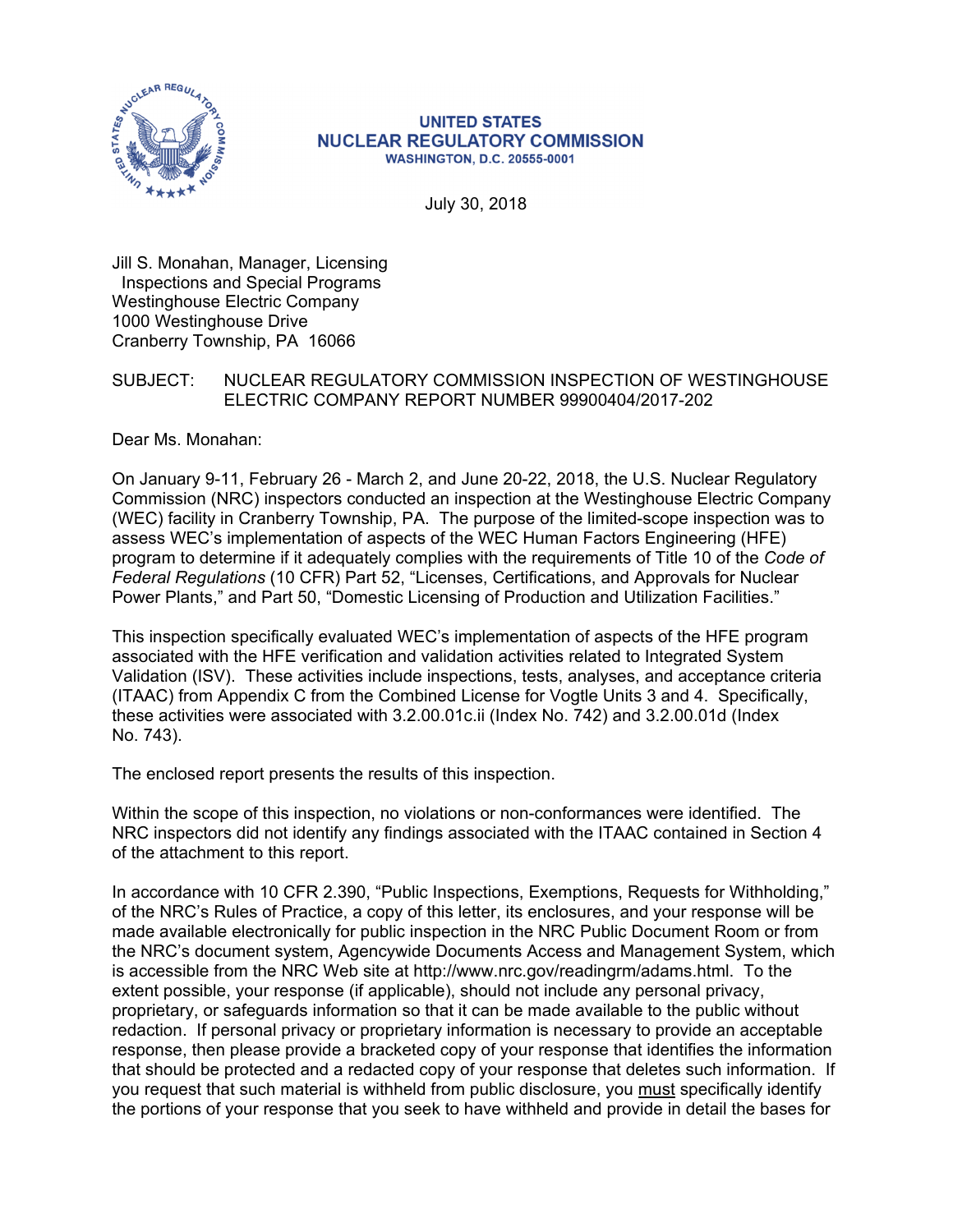your claim (e.g., explain why the disclosure of information will create an unwarranted invasion of personal privacy or provide the information required by 10 CFR 2.390(b) to support a request for withholding confidential commercial or financial information). If safeguards information is necessary to provide an acceptable response, please provide the level of protection described in 10 CFR 73.21, "Protection of Safeguards Information: Performance Requirements."

Sincerely,

## */RA/*

Terry W. Jackson, Chief Quality Assurance Vendor Inspection Branch-1 Division of Construction Inspection and Operational Programs Office of New Reactors

Docket No.: 99900404

Enclosure: Inspection Report No. 99900404/2017-202 and Attachment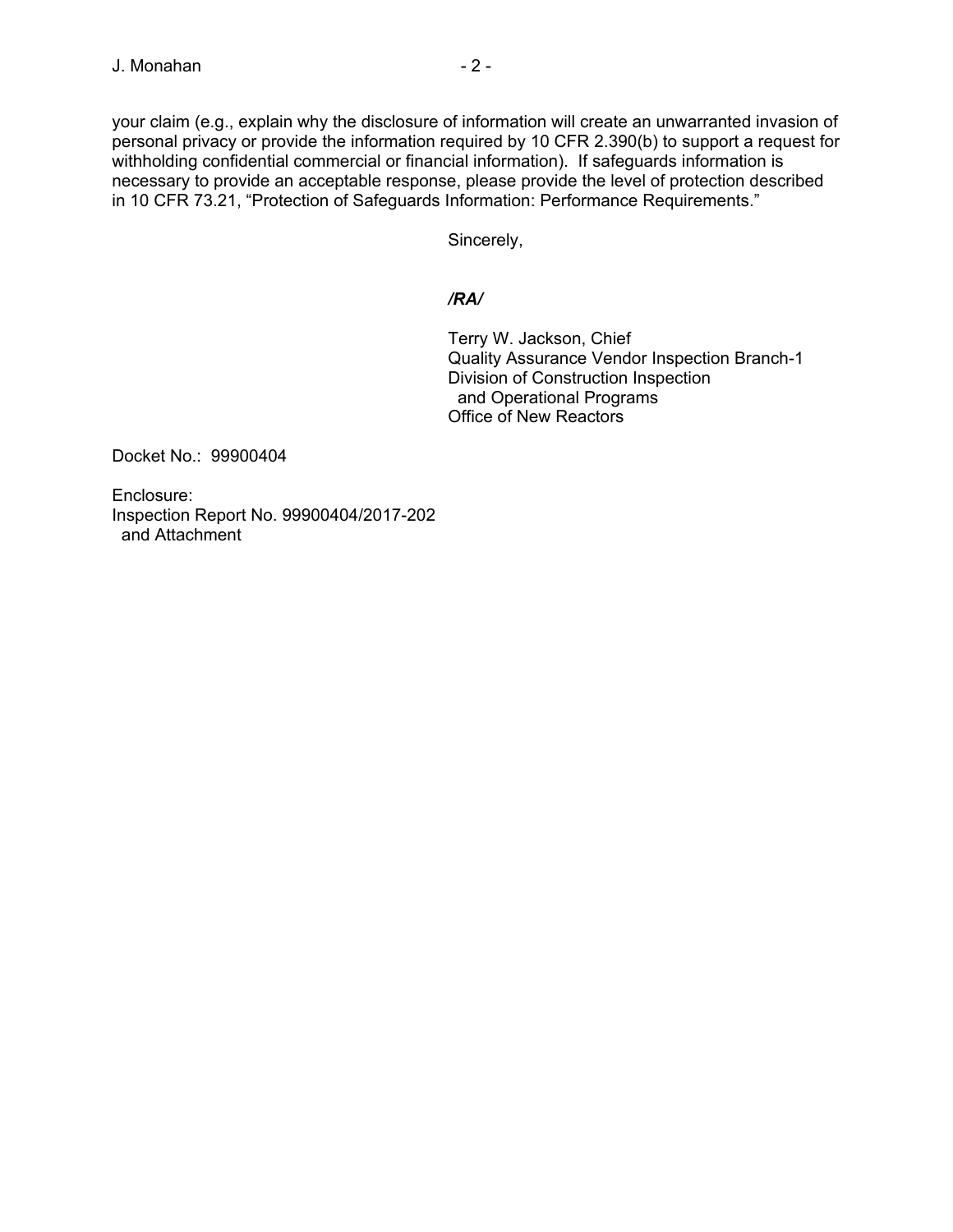#### SUBJECT: NUCLEAR REGULATORY COMMISSION INSPECTION OF WESTINGHOUSE ELECTRIC COMPANY REPORT NUMBER 99900404/2017-202

Dated: July 30, 2018

DISTRIBUTION: Public ASakadales KKavanagh AP1000 Distribution ConE Resource NRO\_DCIP\_Distribution greg.glenn@westinghouse.com monohajs@westinghouse.com

| *via e-mail<br><b>ADAMS Accession No.: ML18207A243</b> |                |                    |                 | <b>NRO-002</b> |
|--------------------------------------------------------|----------------|--------------------|-----------------|----------------|
| <b>OFC</b>                                             | NRO/DCIP       | RII/DCO            | <b>RES/DRA</b>  | NRO/DCIP       |
| <b>NAME</b>                                            | GGalletti*     | LCastelli*         | AD'Agostino*    | MScheetz*      |
| <b>DATE</b>                                            | 07/26/18       | 07/25/18           | 07/25/18        | 07/23/18       |
| <b>OFC</b>                                             | <b>RES/DRA</b> | NRR/DRA            | NRO/DCIP        |                |
| <b>NAME</b>                                            | SFleger*       | DKi*               | BGreen*         |                |
| <b>DATE</b>                                            | 07/25/18       | 07/20/18           | 07/25/18        |                |
| <b>OFC</b>                                             | NRO/DCIP       | NRO/DCIP           | NRO/DCIP:BC     |                |
| <b>NAME</b>                                            | LNist*         | JGaslevic (Acting) | <b>TJackson</b> |                |
| <b>DATE</b>                                            | 07/24/18       | 07/30/18           | 07/30/18        |                |
| <b>OFFICIAL RECORD COPY</b>                            |                |                    |                 |                |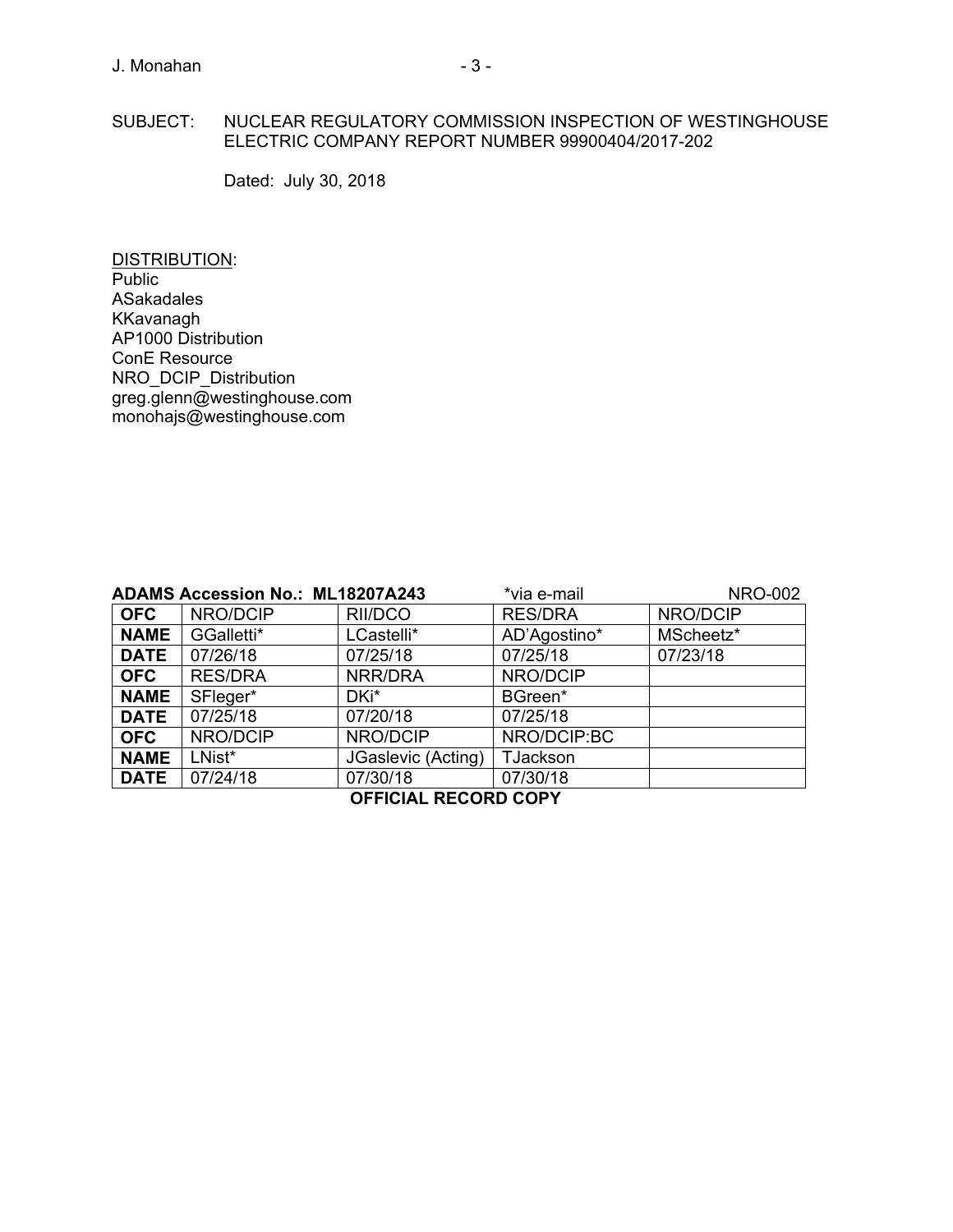#### **U.S. NUCLEAR REGULATORY COMMISSION OFFICE OF NEW REACTORS DIVISION OF CONSTRUCTION INSPECTION AND OPERATIONAL PROGRAMS VENDOR INSPECTION REPORT**

| Docket No.:                       | 99900404                                                                                                                                                                                                                                                                                                           |  |  |
|-----------------------------------|--------------------------------------------------------------------------------------------------------------------------------------------------------------------------------------------------------------------------------------------------------------------------------------------------------------------|--|--|
| Report No.:                       | 99900404/2017-202                                                                                                                                                                                                                                                                                                  |  |  |
| Vendor:                           | <b>Westinghouse Electric Company</b><br>1000 Westinghouse Drive<br>Cranberry Township, PA 16066                                                                                                                                                                                                                    |  |  |
| <b>Vendor Contact:</b>            | Jill S. Monahan<br>Manager, Licensing Inspections and Special Programs<br><b>Westinghouse Electric Company</b><br>Email: monohajs@westinghouse.com                                                                                                                                                                 |  |  |
| <b>Nuclear Industry Activity:</b> | Westinghouse Electric Company, LLC, located at 1000<br>Westinghouse Drive Cranberry Township, PA, whose scope of<br>supply includes but is not limited to safety-related design,<br>fabrication, testing, and delivery of Human Factors Engineering<br>design for the current US AP1000 plants under construction. |  |  |
| <b>Inspection Dates:</b>          | January 9-11, 2018, February 26 - March 2, 2018,<br>June 20-22, 2018                                                                                                                                                                                                                                               |  |  |
| Inspection Team Leader:           | Greg Galletti, NRO/DCIP/QVIB-1                                                                                                                                                                                                                                                                                     |  |  |
| Inspectors:                       | Lauren Nist, NRO/DCIP/HOIB<br>Maurin Scheetz, NRO/DCIP/HOIB<br>Victoria Huckabee, NRO/DCIP/HOIB<br>Amy D'Agostino, RES/ DRA/HFRB<br>Stephen Fleger, RES/DRA/HFRB<br>DaBin Ki, NRR/DRA/APHB<br>Brian Green, NRO/DCIP/HOIB<br>Lisa Castelli, RII/DCO                                                                 |  |  |
| Approved by:                      | Terry W. Jackson, Chief<br>Quality Assurance Vendor Inspection Branch-1<br>Division of Construction Inspection<br>and Operational Programs<br>Office of New Reactors                                                                                                                                               |  |  |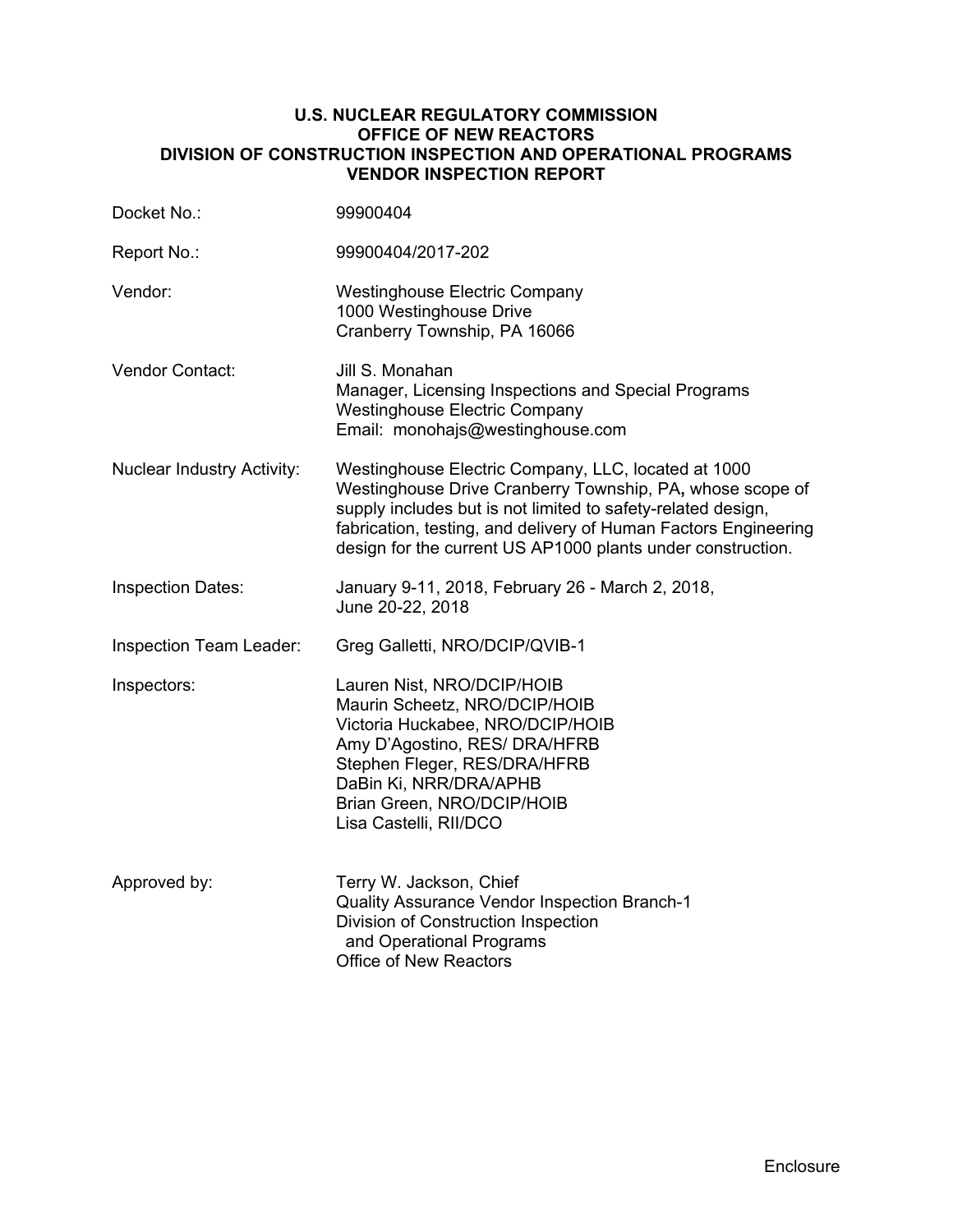## **EXECUTIVE SUMMARY**

#### Westinghouse Electric Company 99900404/2017-202

The U.S. Nuclear Regulatory Commission (NRC) inspectors conducted this vendor inspection to verify that Westinghouse Electric Company, LLC (hereafter referred to as WEC), implemented an adequate Human Factors Engineering (HFE) program that complies with the requirements of Title 10 of the *Code of Federal Regulations* (10 CFR) Part 52, "Licenses, Certifications, and Approvals for Nuclear Power Plants," and Part 50, "Domestic Licensing of Production and Utilization Facilities." The inspectors conducted this inspection at the WEC facility in Cranberry Township, PA, on January 9-11, 2018, February 26 - March 2, 2018, June 20-22, 2018.

This inspection specifically evaluated WEC's implementation of aspects of the HFE program associated with the HFE verification and validation activities associated with Integrated System Validation (ISV). These HFE activities are associated with Inspections, Tests, Analyses, and Acceptance Criteria (ITAAC) 3.2.00.01c.ii (Index No. 742) and 3.2.00.01d (Index No. 743), which are listed in the combined licenses for Vogtle Units 3 and 4.

The following regulations served as the bases for this NRC inspection:

- 10 CFR 52.47
- 10 CFR 50.34(f)

The inspectors used Inspection Procedure (IP) 43002, "Routine Inspections of Nuclear Vendors," dated July 15, 2013, and IP 65001.23, "Inspection of Human Factors Engineering Verification and Validation ITAAC," dated December 22, 2014.

The information below summarizes the results of this inspection.

#### ITAAC 3.2.00.01c.ii (Index No. 742), Demonstrate Capability to Manage Evolutions and Events

The inspectors determined through direct observation of ISV re-test activities, including dynamic testing on test and full-scope simulators, that the operating crews were capable of adequately completing the pass/fail criteria for all of the re-test scenario trials. The inspectors determined the corrective actions were adequately implemented and appropriate ISV re-test requirements were met which demonstrate that the main control room (MCR) operators can perform the plant operations as described in ITAAC 3.2.00.01c.ii (Index No. 742). Therefore, ITAAC 3.2.00.01c.ii (742) has been satisfactorily addressed. No findings of significance were identified.

#### ITAAC 3.2.00.01d (Index No. 743), HFE Design Issue Resolution Verification

The inspectors determined WEC's implementation of the HFE Design Issue Resolution Verification processes was adequately implemented in accordance with the plans and procedures governing those processes. The inspectors concluded that compensatory measures, including Human System Integration (HSI) Design modifications, were adequate to resolve significant HSI issues based on observed ISV re-test activities and review of design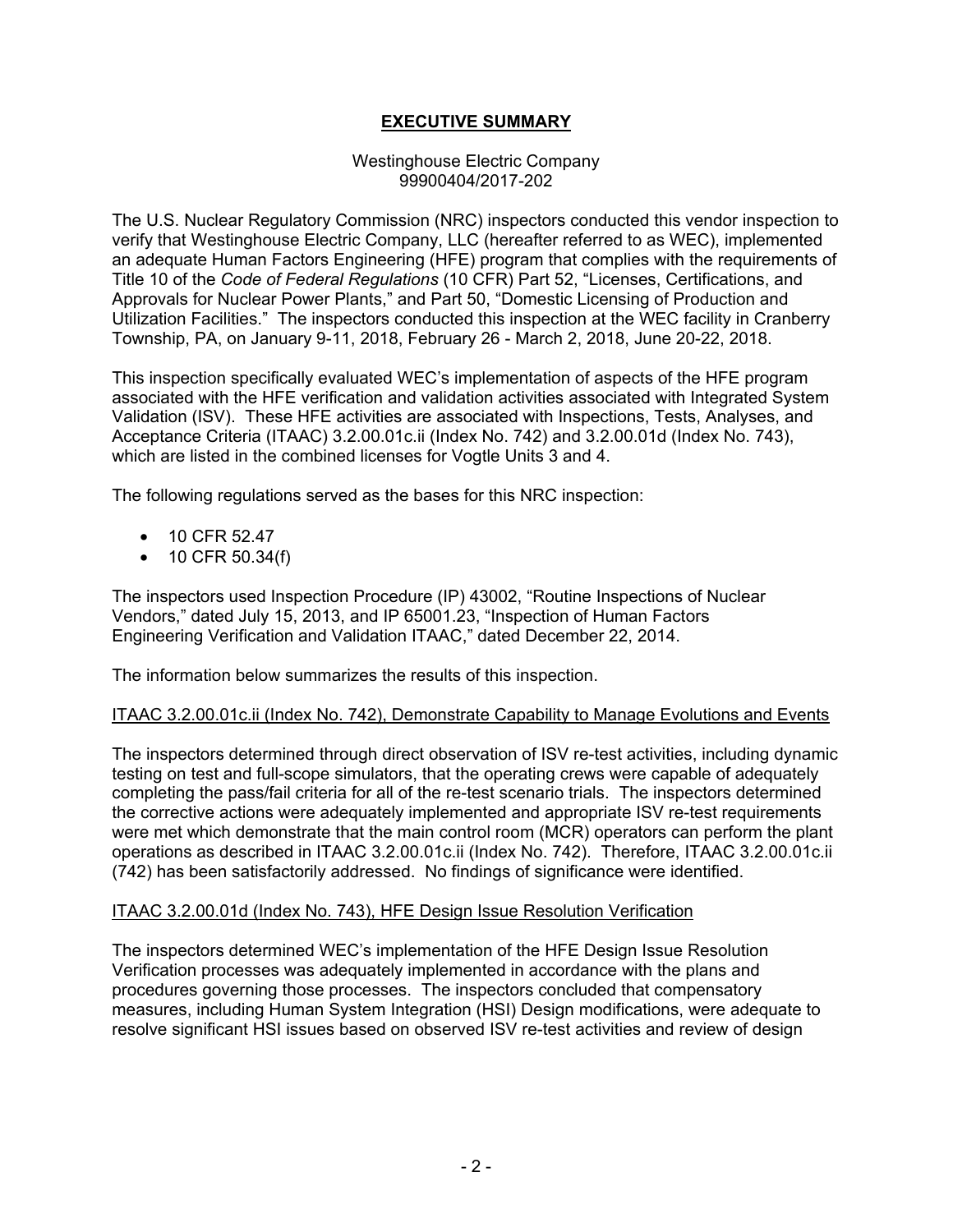documentation including the final ISV Test Report. The inspectors concluded that justifications for remaining Human Engineering Deficiencies (HEDs) and HED issues to be deferred for resolution in the as-built plant, or deferred for future licensee evaluation, were appropriate. Therefore, ITAAC 3.2.00.01d (743) has been satisfactorily addressed. No findings of significance were identified.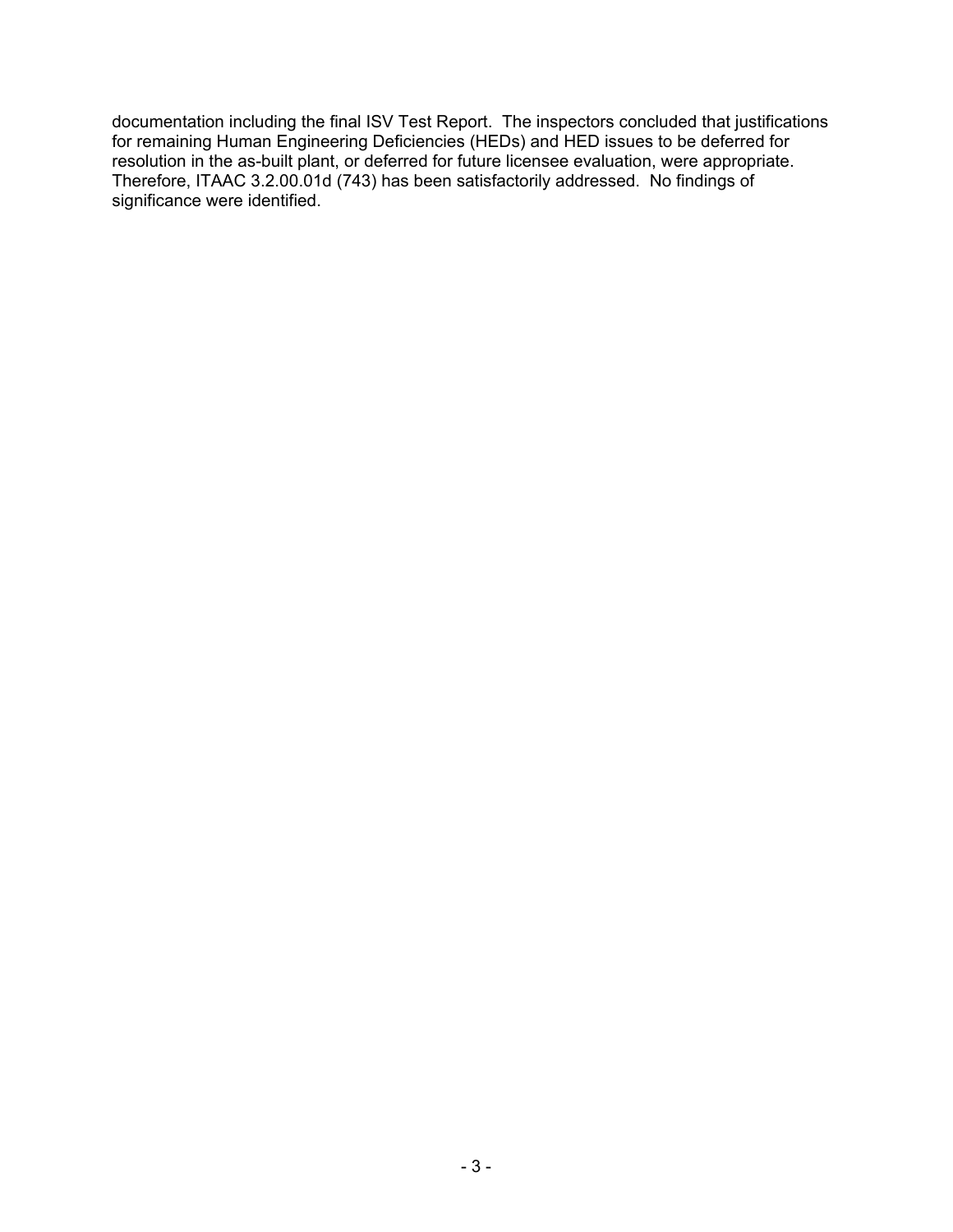## **REPORT DETAILS**

#### 1. ITAAC 3.2.00.01c.ii (Index No. 742), Demonstrate Capability to Manage Evolutions and Events

#### **Background**

NRC Inspection Report 99900404/2016-206, dated December 9, 2016, (ADAMS Accession No. ML16336A244), the inspectors noted that one of the primary objectives of the ISV was to demonstrate the main control room (MCR) operators can safely operate the plant. This is accomplished by using a simulator to run a series of scenarios that include a wide variety of operational conditions the plant could experience. These scenarios have pass/fail criteria associated with them to distinguish when major challenges in operating safely might exist. These challenges are evaluated to determine underlying problems, and then corrective actions are taken. The corrective actions are then retested to verify the scenarios can be successfully performed. This process is defined by GEH-320 and GEH-420.

Based on the NRC inspection activities during the initial ISV testing, the inspectors determined that several scenarios, including a plant startup scenario, did not pass their pass/fail criteria for at least one or more of the scenario trials. The inspectors concluded the ISV successfully identified challenges to operating safely, but those challenges must be resolved before the more general conclusion on the ability to safely operate the plant can be made. Therefore, ITAAC 3.2.00.01c.ii (Index No. 742) could not be completed until the corrective actions (i.e., HED resolution plans) were implemented and appropriate retest requirements met in order to conclude that the test and analysis results demonstrate that the MCR operators can perform the plant operations as described.

#### a. Inspection Scope

## ISV Re-test Activities

The inspectors reviewed the applicable sections of GEH-320, "AP1000 Human Factors Engineering Integrated System Validation Plan," Revision 6, dated January 2015, and Revision 7, dated February 2018 that contained the acceptance criteria associated with ISV re-testing activities, and evaluated a sample of these criteria, including those specifying re-test requirements, scenario content, ISV team performance, and performance measures to verify that they were adequately implemented.

#### Re-test Requirements and Scenario Content

The inspectors selected a sample of scenarios to observe based on maximizing the observation of scenarios conducted to verify changes implemented to address Risk Important Human Actions (RIHA) time failures were effective. Additionally, scenarios were selected that provided the opportunity to observe the effectiveness of complex changes made to resolve HEDs. The inspectors confirmed that the minimum number of ISV re-test trials were implemented and scenario content was consistent with the requirements of GEH-320, Section 7.3, "Addressing HEDs and Re-Test Requirements."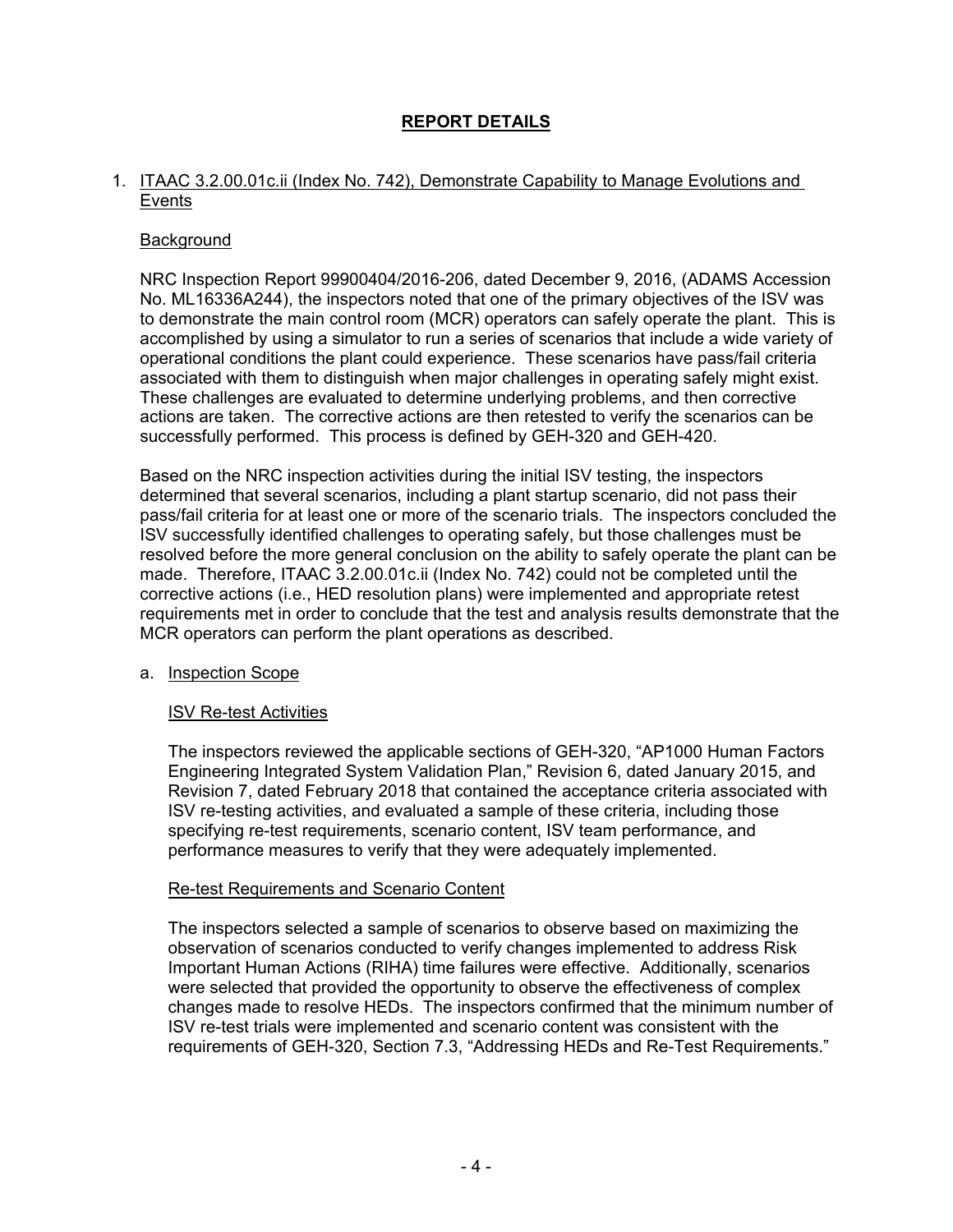#### Training and Qualification

The inspectors noted that the ISV re-test staff was comprised of operating crews that responded to the simulator scenarios, a set of observers that provided for independent observation of the ISV re-test activities, and additional ISV staff that supported the conduct of the re-test trials and participated in post-trial debrief activities and issue evaluations.

The inspectors reviewed Letter ND-18-0105 from Mark Rauckhorst, Executive Vice President, Plant Vogtle 3&4, Southern Nuclear Operating Company; to George Koucheravy, WEC Site Director, Vogtle 3&4; dated January 25, 2018, which listed the qualifications of the operating crew members. The inspectors verified that the operating crew members met the training and experience requirements stated in GEH-320, Section 4.1.1, "Selection." The inspectors also verified that a diverse group of observers were used, as stated in GEH-320, Section 4.2, "Observers." Additionally, the inspectors verified that the ISV staff included those personnel listed in GEH-320, Section 4.3, "ISV Staff<sup>"</sup>

The inspectors reviewed the gap training for design modifications that affected the plant HSI and operating practices provided to the crew members participating in the ISV re-test activities between the initial ISV Baseline 7 and the current ISV re-test Baseline 8. This included "read and sign" training of a description of the expected impact on operators, and a sample of slide packages related to systems that have been modified, including technical drawings and references to relevant design and analysis documents. The crews used in the ISV re-test activities did not participate in the initial ISV testing, but all had completed the gap training prior to participating in the ISV re-test activities.

## ISV Re-test Shakedown Observations

The inspectors selected a sample of scenarios that did not meet pass/fail criteria during the initial ISV testing, including reactor start-up and manual ADS actuation, and observed scenario shakedown activities performed by an ISV crew to confirm that the re-test scenarios were adequate and the testbeds performed as expected prior to pilot testing. For the shakedown activities, the ISV crew consisted of individuals that had not previously tested on these scenarios. The inspectors observed that the crew was capable of performing the actions necessary to control the plant evolutions and noted the HSI modifications to the Rod Control System and Alarm System prioritization, in response to identified HEDs from the initial ISV testing, were effective.

In addition, the inspectors observed several demonstrations on a test simulator that were modified to incorporate the changes to the HSIs associated with rod control and alarm prioritization. The inspectors also discussed HSI modifications implemented with the HSI design team, and reviewed LTR-OPB-WAPP-16-034, "Domestic AP1000 ISV Alarm Analysis Report," which documented the alarm display analysis collected during the initial AP1000 ISV testing, to confirm that the design activities were performed in accordance with WEC's policies and procedures for design changes.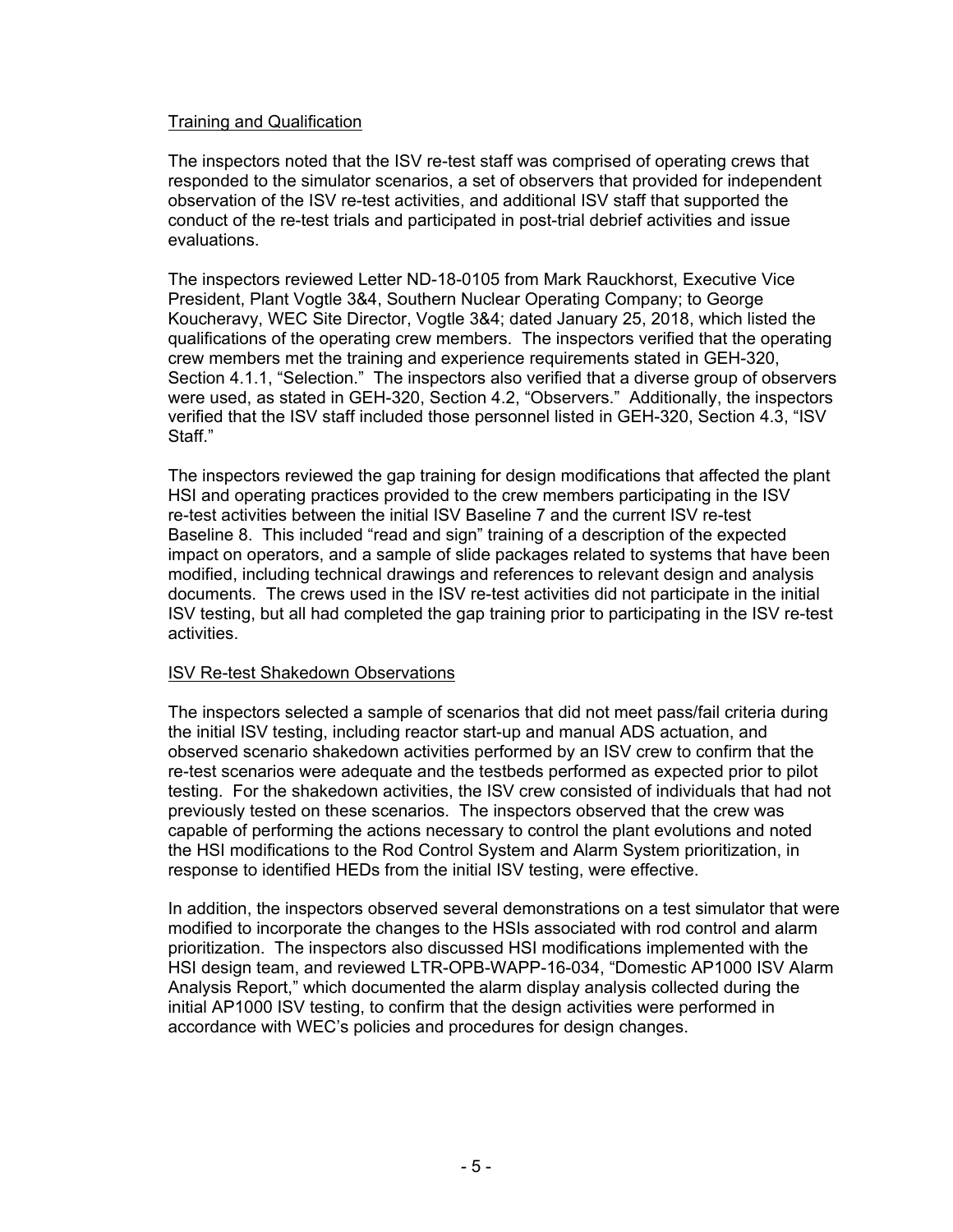#### ISV Re-test Scenario Observations

The team observed three different simulator scenarios, including two scenarios each for Crews A and B, and one additional for Crew A, for a total of five simulator trials. These scenarios provided a good opportunity to observe the crews interacting with a wide range of HSI features and provided reasonable evidence that significant changes to address HEDs identified during initial ISV were effective. This included observation of HSI and RIHAs of interest identified during the January 2018 inspection.

The inspectors confirmed that the Westinghouse Electric Company's (WEC) ISV observer team collected data in accordance GEH-320. The inspection team witnessed two instances where the operating crew asked questions about procedures prior to or during scenario activities. In both cases, the ISV observation team reacted appropriately, by minimizing the interaction and by not providing the crew with information that could bias the test results. The inspection team discussed this observation with the ISV staff and corrections were made to ensure that future instances did not occur.

The inspectors observed the post-scenario critiques and verified that data collection forms were completed in accordance with GEH-320 and the debriefing sessions were interactive and provided a complete discussion of the many challenges faced during the scenario. The ISV observation team and operating crew provided feedback to the designers regarding a variety of HF characteristics of the design including: workload, situation awareness, usability, and other subjective suggestions for improvement. The data provided by the operating crew and the ISV observation team was recorded using computerized surveys. The verbal debrief session was audio recorded and notes were taken. The inspectors also independently identified HSI challenges and verification of these challenges were included in the ISV team's result and were noted to be relatively minor in nature.

The inspectors verified that test results were being evaluated in accordance with GEH-320, Section 7.1, "Raw Data Processing," and their administrative control Procedure WNA-WI-00560-WAPP, "Human Factors Integrated System Validation Work Instruction," Revision 5, Section 5.4.2, "Daily Trial Results Process", during observations of daily assessment briefs. In addition, the inspectors reviewed the daily comments identified during the debrief session to confirm the notes were adequately capturing the salient issues discussed.

The inspectors did not observe any apparent failures of pass/fail criteria or failures to meet the diagnostic criteria during the simulator testing or debrief sessions.

#### ISV Re-test Results Review

The inspectors reviewed the contents of APP-OCS-GER-420, "AP1000 Human Factors Engineering Integrated System Validation Report," Revision 0, dated June 2018, and verified that the report contains the appropriate scenarios selected for ISV re-test in accordance with the results of the initial ISV testing as documented in APP-OCS-GER-320, "AP1000 Human Factors Engineering Integrated System Validation Report," Revision 3, dated October 2016. In addition, the inspectors confirmed that the GER-420 report documented the results of the February 2018 ISV re-test activities and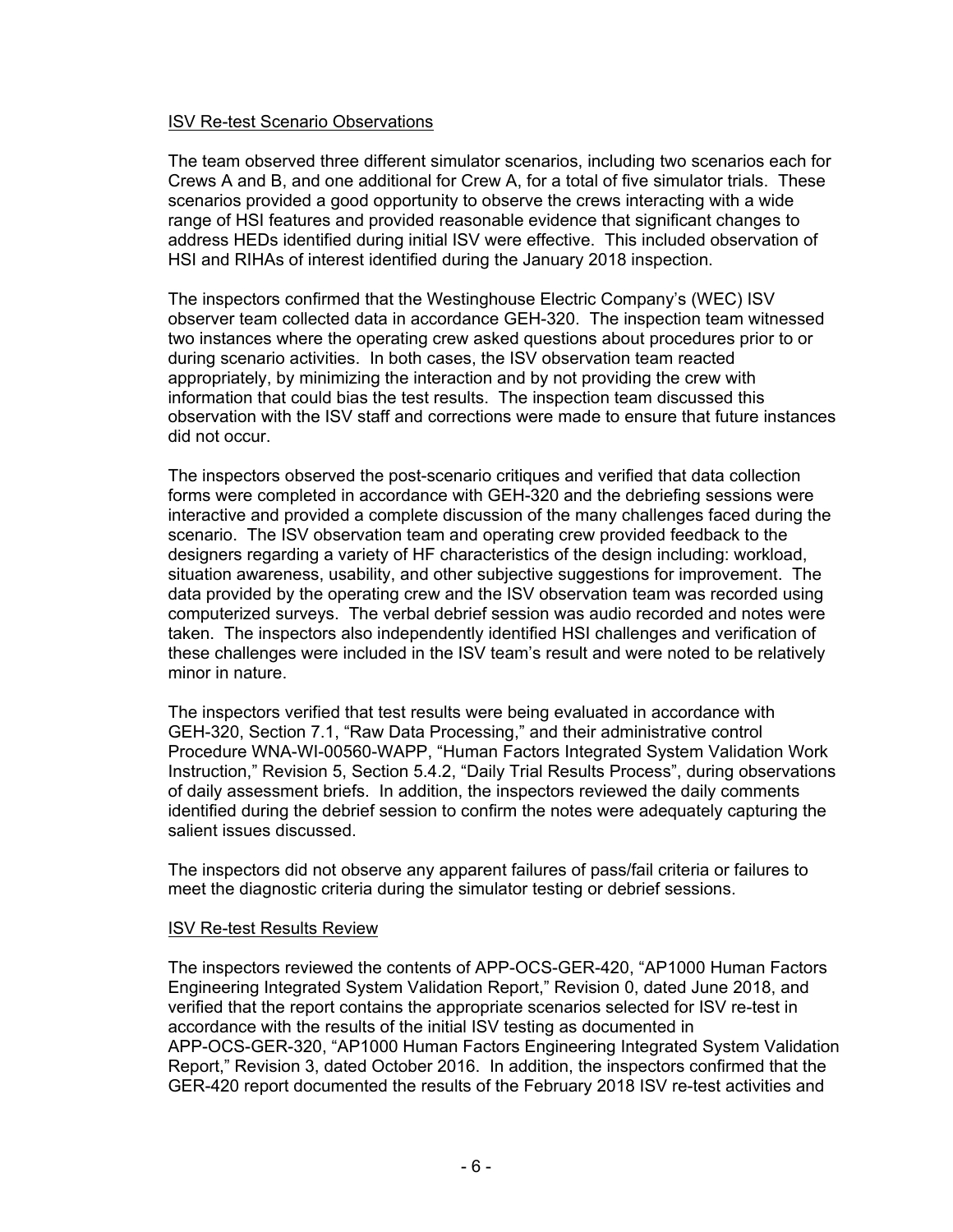were consistent with the inspectors observations of the five scenarios sampled during those re-test activities, including evaluation of the pass/fail criteria and all diagnostic criteria for each scenario.

## b. Observations and Findings

No findings of significance were identified.

## c. Conclusions

The inspectors determined through direct observation of ISV re-test activities, including dynamic testing on test and full-scope simulators, that operating crews were capable of adequately completing the pass/fail criteria for all of the re-test scenario trials. The inspectors determined corrective actions were adequately implemented and appropriate ISV re-test requirements were met which demonstrate the operating crews can perform the plant operations as described in ITAAC 3.2.00.01c.ii (Index No. 742). Therefore, ITAAC 3.2.00.01c.ii (742) has been satisfactorily addressed. No findings of significance were identified.

## 2. ITAAC 3.2.00.01d (Index No. 743), HFE Design Issue Resolution Verification

## Background

In NRC Inspection Report 99900404/2016-206, dated December 9, 2016, (ADAMS Accession No. ML16336A244), the inspectors noted that all of the Priority 1 HEDs were addressed with a resolution plan that includes modifying one or more aspects of the integrated system (i.e., no Priority 1 HEDs were justified to remain as-is in the final design). Additionally, the inspectors noted that Priority 2 and 3 HEDs were evaluated and in some cases, the inspectors found the resolution plans for certain Priority 1-3 HED's were still under development and that further inspection to confirm that WEC had completed issue resolution implementation and verification activities in accordance with GEH-420 and GEH-320 was warranted.

a. Inspection Scope

## Human System Integration (HSI) Design Modifications

The inspectors reviewed a sample of HSI design changes resulting from evaluation of the Human Engineering Deficiencies (HEDs) identified from the initial ISV test activities. The inspectors interviewed members of the vendor's Human Factors Engineering (HFE) design team and discussed important features intended to resolve HEDs. The HFE design team presented static images of a sample of HSI features when appropriate to illustrate the changes. The inspectors found that design changes were reasonable, and they were likely to improve the conditions which triggered the HED. The inspectors observed no apparent bias to justify HED results rather than implement design changes, and all Priority 1 HEDs had compensatory measures identified. In addition, the inspectors confirmed that as part of the vendor's process used to review HSI changes, an evaluation to confirm adequate use of the vendor's HSI Style Guide was performed and documented.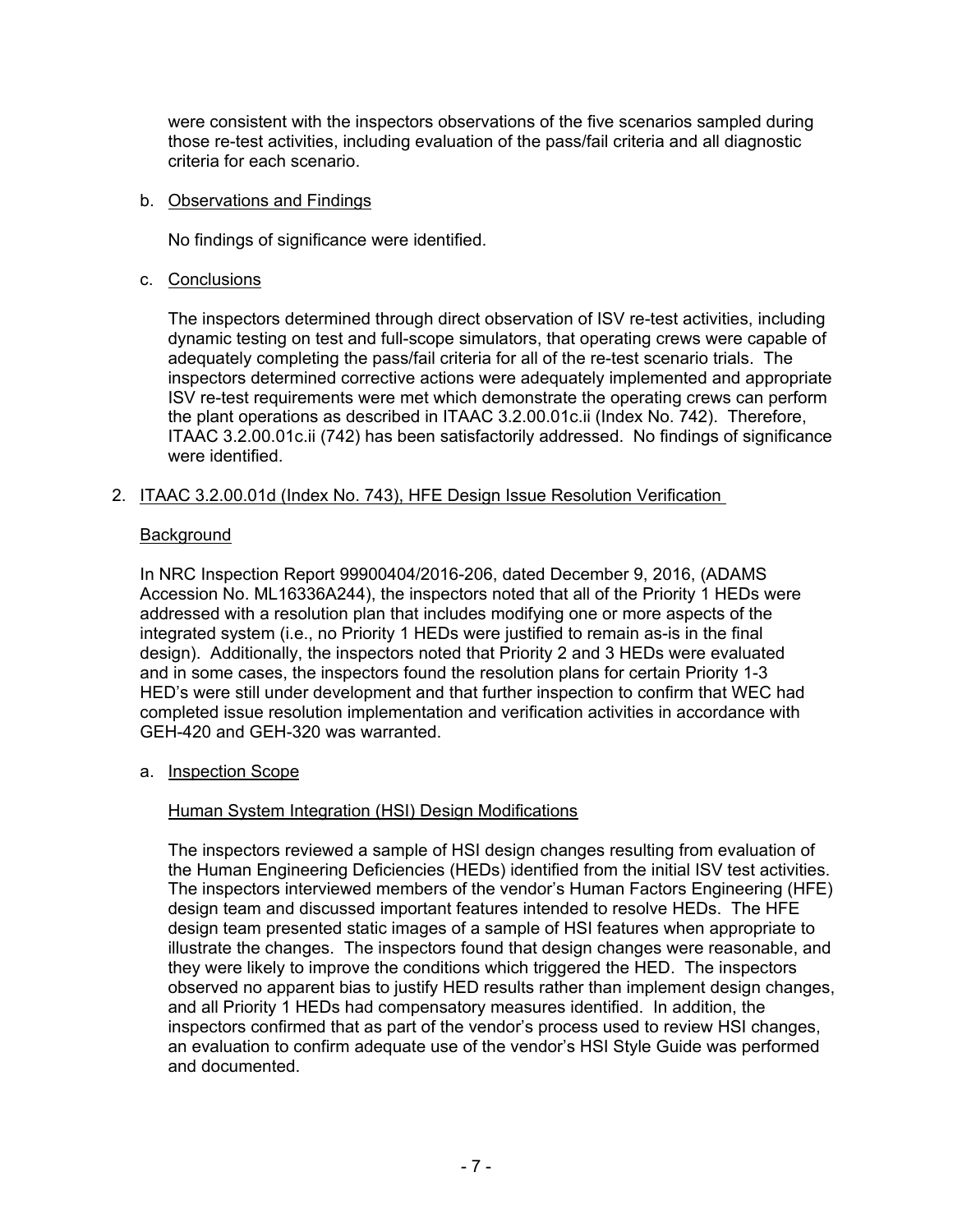## Bench Testing Activities

The inspectors reviewed the results of eighteen bench tests of HSI changes which would not have been readily observed during scenario testing. The bench testing spanned the course of several days and covered all HEDs identified in Appendix N, "Additional Testing," of Document APP-OCS-GEH-324, "HFE ISV Retest Scenario Information," Revision 1. The tests observed by the inspectors included sixteen static and two dynamic tests. The inspectors noted that the process was systematic and employed an Independent Verifier, a Human Factors (HF) Specialist, and an operator who was qualified to participate in ISV activities as an operating crew member, but was not currently scheduled to participate in a scenario testing. The inspectors observed the process was consistent with Procedure APP-OCS-GEH-420 "AP1000 Human Factors Engineering Discrepancy Resolution Form" and WNA-WI-00411-WAPP, "Human Engineering Discrepancy Process Work Instruction," Revision 2, dated August 2015.

## HED Prioritization and Resolution

The inspectors reviewed procedures for documenting HEDs and conducting data analysis of the ISV retest results. Specifically, the inspectors reviewed GEH-320, GEH-420, Work Instruction 00411, and Work Instruction 00560 and confirmed the process as described in these procedures and work instructions were adequately implemented by the WEC ISV staff.

The inspectors reviewed a sample of 30 issues identified during the initial ISV test activities, including HEDs of all priority levels (Priority 1-3), and the proposed resolutions to each HED including any compensatory action or deferral of resolution until completion of the as-built plant and justifications for each.

The inspectors did not observe any cases where an issue was identified to be resolved using a non-conservative method. Most of the HEDs reviewed had an associated compensatory action (i.e., changes to design, procedures, and/or training). The inspectors were able to successfully trace references to appropriate engineering documents which contained design changes and supporting analysis. The inspectors noted that all Priority 1 HEDs had associated compensatory actions, and these compensatory actions appeared reasonable and likely to improve the issue. All were sufficiently documented to clearly identify reasonable solutions. When multiple possible solutions were considered for resolution, a clear rationale for the final decision was documented.

The inspectors also reviewed Appendix B of GER-420, which contained a listing of "new findings" identified during ISV re-testing activities, and determined these new findings were limited in number, were of low significance, and would not necessitate further testing. The inspectors confirmed these new findings were assessed in accordance with the plans and procedures governing these activities. The inspectors reviewed the raw data from post scenario debrief surveys and determined there was no significant operational consequence for any of the HED items.

## HED Tracking

The inspectors reviewed the processes for tracking HEDs scheduled for resolution in the as-built plant to confirm it was consistent with applicable procedures and the approved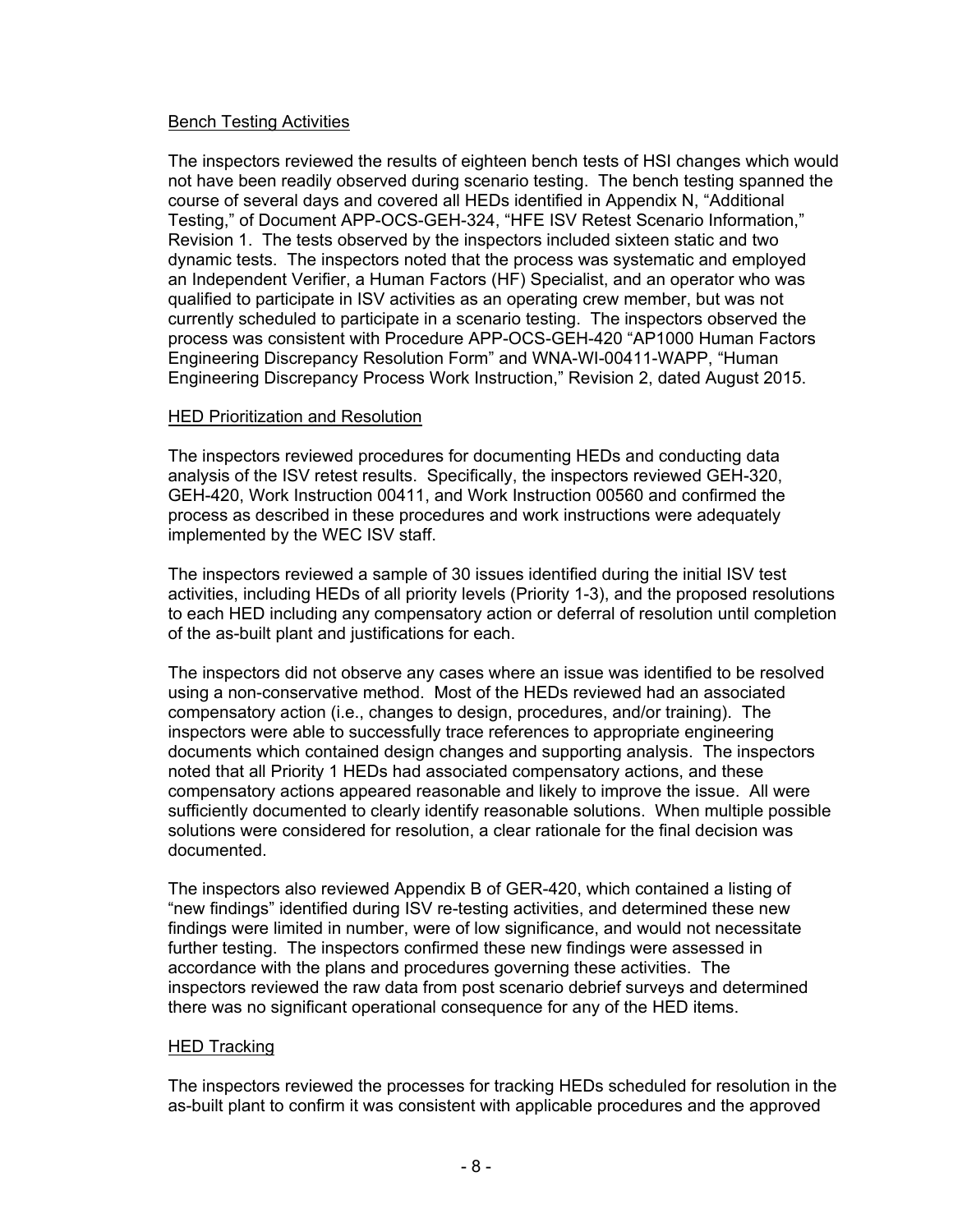implementation plan. Specifically, the inspectors reviewed the open HEDs in SmartPlant, the credited HED tracking tool. The inspectors found the only items that remain open were those scheduled to be resolved in the as-built plant and consisted primarily of environmental factors, tuning, space-related issues, and RIHA times observed in physical space outside the MCR that will be conducted in the as-built plant configuration. The inspectors also reviewed the list of items delayed to completion of the as-built plant and found them to be limited in number and appropriate for the scope of that testing. The inspectors confirmed that all Priority 1 HEDs were able to be closed during the 2018 re-test activities.

#### a. Observations and Findings

No findings of significance were identified.

#### b. Conclusions

The inspectors determined WEC's implementation of the HFE Design Issue Resolution Verification processes had been adequately implemented in accordance with the plans and procedures governing those processes. The inspectors concluded that compensatory measures, including HSI design modifications, were adequate to resolve significant HSI issues based on observed ISV re-test activities and review of design documentation, including the final ISV Test Report. The inspectors concluded that justifications for remaining HEDs and HED issues were to be resolved in the as-built plant or deferred for future licensee evaluation where appropriate. Therefore, ITAAC 3.2.00.01d (743) has been satisfactorily addressed. No findings of significance were identified.

#### Entrance and Exit Meetings

On January 9, 2018, the inspectors presented the inspection scope during an entrance meeting with Mr. Gary Brassart, Vice President, Global Instrumentation and Controls, of WEC, and other WEC personnel. On July 27, 2018, the inspectors presented the inspection results during an exit meeting with Ms. Jill S. Monahan, Manager, Licensing Inspections and Special Programs**,** and other WEC personnel.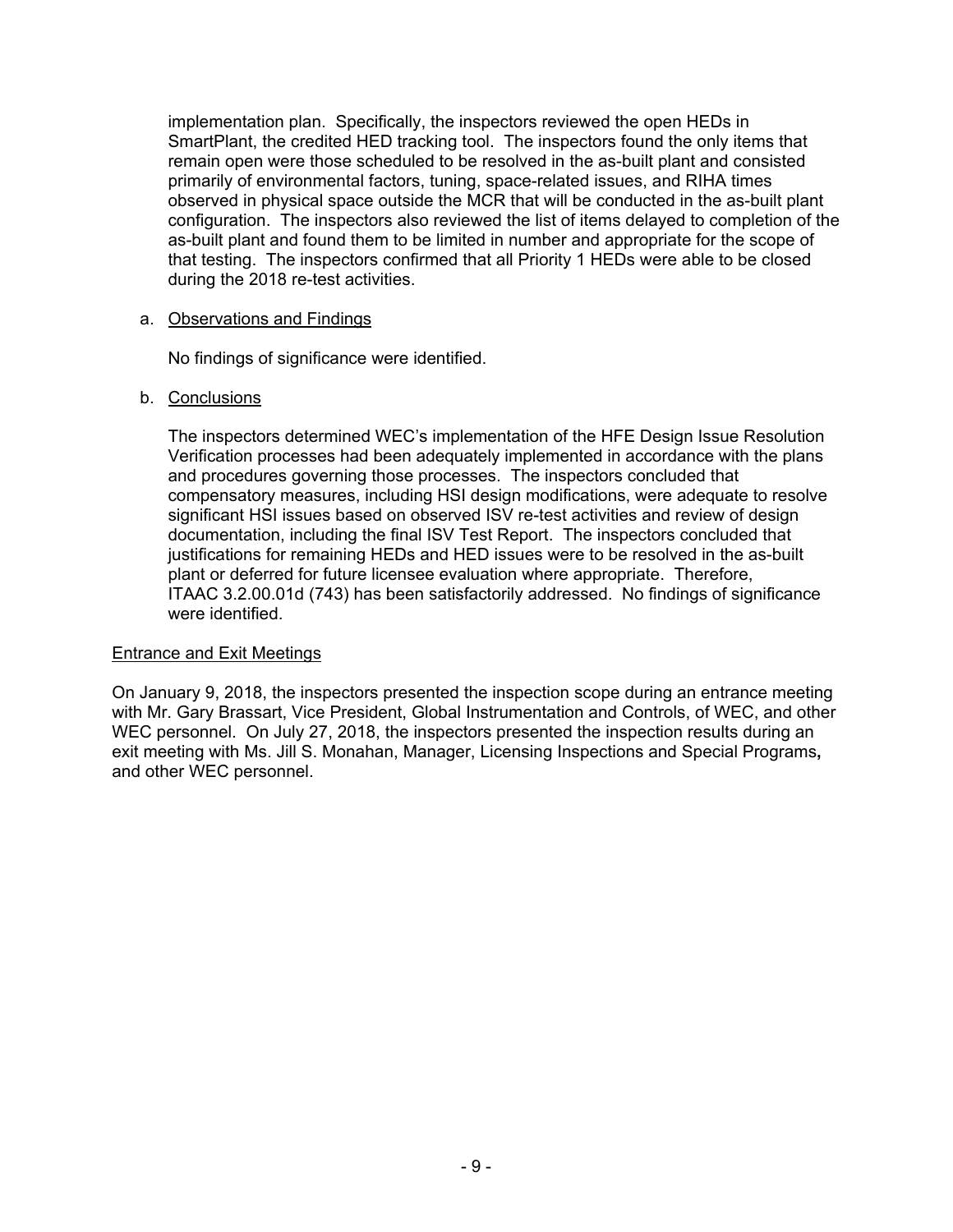## **ATTACHMENT**

## 1. PERSONS CONTACTED AND NRC STAFF INVOLVED:

| <b>Name</b>            | <b>Affiliation</b> | <b>Entrance</b>         | Exit                    | <b>Interviewed</b>      |
|------------------------|--------------------|-------------------------|-------------------------|-------------------------|
| Gary Brassart          | <b>WEC</b>         | X                       |                         |                         |
| Jill Monahan           | <b>WEC</b>         | X                       | X                       |                         |
| <b>Greg Glenn</b>      | <b>WEC</b>         | X                       | X                       |                         |
| Amanda Miller          | <b>WEC</b>         | X                       | X                       |                         |
| Michael Moser          | <b>WEC</b>         | $\overline{\mathsf{x}}$ | X                       |                         |
| Jim George             | <b>WEC</b>         | $\overline{X}$          | $\mathsf{X}$            | X                       |
| Ron Wessel             | <b>WEC</b>         | $\overline{\mathsf{x}}$ |                         | $\overline{\mathsf{x}}$ |
| Sarah DiTommaso        | <b>WEC</b>         | $\overline{\mathsf{x}}$ |                         | $\overline{\mathsf{x}}$ |
| <b>Bob Hirmanpour</b>  | <b>SNC</b>         | $\overline{\mathsf{x}}$ | X                       | $\overline{\mathsf{x}}$ |
| <b>Robert Fuld</b>     | <b>WEC</b>         | $\overline{\mathsf{x}}$ |                         | X                       |
| <b>Brock Wilbanks</b>  | <b>SNC</b>         | X                       | X                       |                         |
| <b>Chris Crefeld</b>   | <b>WEC</b>         | $\overline{\mathsf{x}}$ | $\mathsf{X}$            |                         |
| <b>Steve Packard</b>   | <b>WEC</b>         | $\overline{\mathsf{x}}$ |                         |                         |
| <b>Adrian Fletcher</b> | <b>WEC</b>         | $\overline{\mathsf{x}}$ | X                       | X                       |
| <b>Tom Arnette</b>     | <b>SNC</b>         |                         | $\overline{\mathsf{x}}$ |                         |
| Dave Peffer            | <b>WEC</b>         | Χ                       |                         |                         |
| Greg Galletti          | <b>NRC</b>         | X                       | X                       |                         |
| Lisa Castelli          | <b>NRC</b>         | $\overline{\mathsf{x}}$ | $\sf X$                 |                         |
| Lauren Nist            | <b>NRC</b>         | $\overline{\mathsf{x}}$ | $\overline{\mathsf{X}}$ |                         |
| <b>Brian Green</b>     | <b>NRC</b>         | $\overline{\mathsf{x}}$ | X                       |                         |
| <b>Maurin Scheetz</b>  | <b>NRC</b>         | $\overline{\mathsf{x}}$ |                         |                         |
| Victoria Huckabee      | <b>NRC</b>         | $\overline{\mathsf{x}}$ |                         |                         |
| Amy D'Agostino         | <b>NRC</b>         | $\overline{\mathsf{X}}$ |                         |                         |
| Stephen Fleger         | <b>NRC</b>         |                         |                         |                         |
| DaBin Ki               | <b>NRC</b>         |                         | X                       |                         |
| <b>James Gaslevic</b>  | <b>NRC</b>         |                         | X                       |                         |

# 2. INSPECTION PROCEDURES USED:

IP 43002, "Routine Inspections of Nuclear Vendors," dated July 15, 2013.

IP 65001.23, "Inspection of Human Factors Engineering Verification and Validation ITAAC," dated December 22, 2014.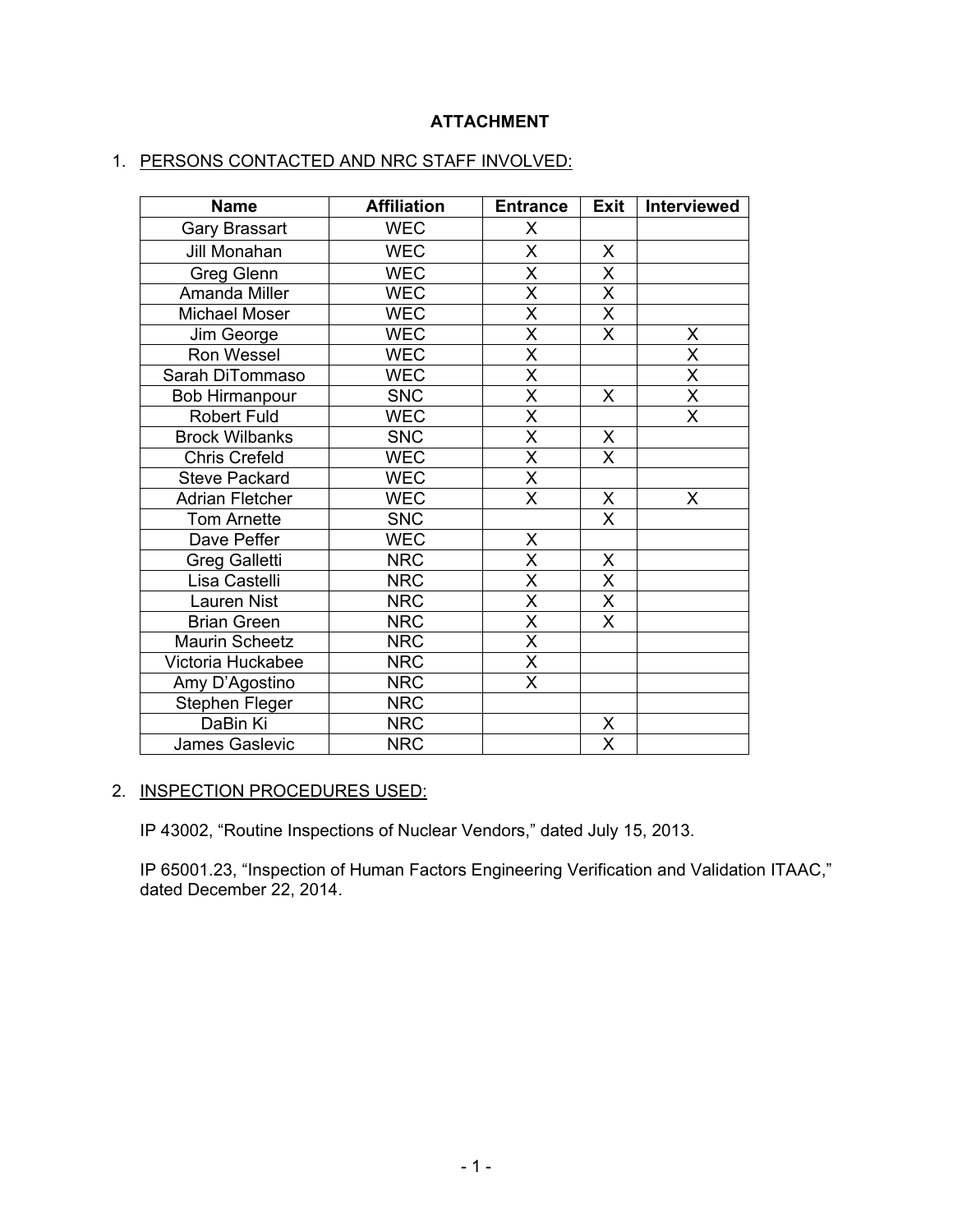## 3. LIST OF ITEMS OPENED, CLOSED, AND DISCUSSED:

| <b>Item Number</b> | <b>Status</b> | $T$ vpe | <b>Description</b> | <b>Applicable ITAAC</b> |
|--------------------|---------------|---------|--------------------|-------------------------|
| None               |               |         |                    |                         |

## 4. INSPECTIONS, TESTS, ANALYSES, AND ACCEPTANCE CRITERIA (ITAAC):

The NRC inspectors identified the following ITAACs related to components being designed, manufactured, and tested at WEC. At the time of the inspection, WEC was involved in certain engineering analysis activities related to the ISV for the AP1000 reactor control room and remote shutdown panel design. For the ITAAC listed below, the inspectors reviewed WEC's QA controls and implementation of the aspects of the WEC Human Factors Engineering Program Plan in the area of ISV. The ITAAC design commitments referenced below are for future use by the NRC inspectors during the ITAAC closure process; the listing of these ITAAC design commitments does not constitute that they have been met and/or closed. The inspectors did not identify any findings associated with these ITAAC during this inspection.

This section of the inspection report focuses on the vendor's implementation of aspects of their programs for HFE analysis activities associated with ISV. This included a review of on-going HFE program plan documentation addressing 3.2.00.01c.ii (Index No. 742) and 3.2.00.01d (Index No. 743). Specifically the inspectors reviewed the implementation of the ISV, including ISV re-test activities, to verify consistency with the design commitments and the acceptance criteria of the ITAACs. The goal of these inspection activities is to examine the governing documents and samples of engineering activities that demonstrate the implementation of the design commitments and design attributes in order to provide a comprehensive inspection of specific aspects of the HFE program plan as stated in the ITAAC design commitments.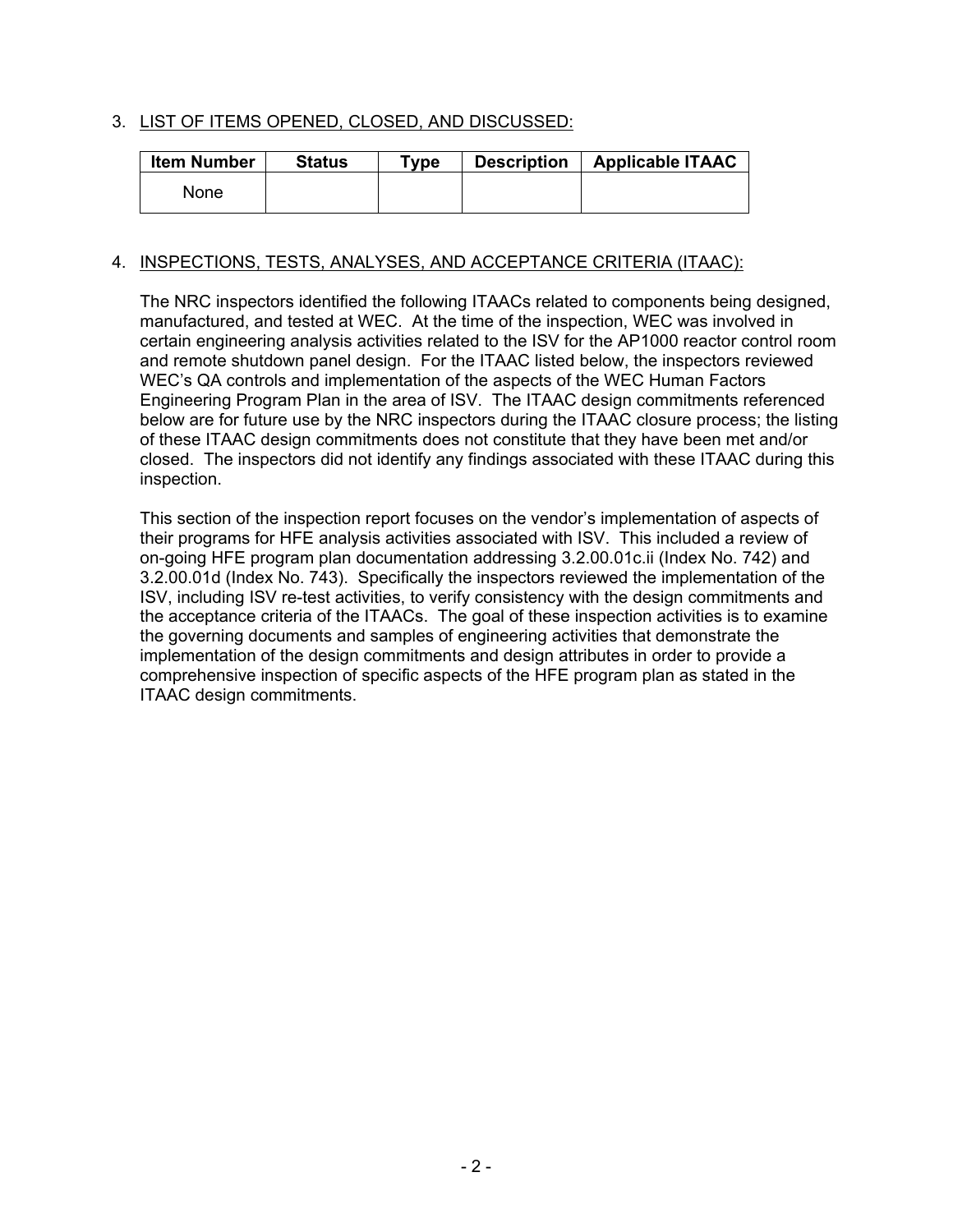| <b>ITAAC</b><br><b>Index</b><br>No. | <b>ITAAC</b><br><b>Section No.</b> | Design<br><b>Commitment</b>                                                                                                                                                                                                                                 | <b>Inspections, Tests,</b><br><b>Analyses</b>                                                                                                                                                                                                                                                                                                                                                                                                                                                                                                                                                                                                 | <b>Acceptance Criteria</b>                                                                                                                                                                                                                                                                                                                                                                                                                                |
|-------------------------------------|------------------------------------|-------------------------------------------------------------------------------------------------------------------------------------------------------------------------------------------------------------------------------------------------------------|-----------------------------------------------------------------------------------------------------------------------------------------------------------------------------------------------------------------------------------------------------------------------------------------------------------------------------------------------------------------------------------------------------------------------------------------------------------------------------------------------------------------------------------------------------------------------------------------------------------------------------------------------|-----------------------------------------------------------------------------------------------------------------------------------------------------------------------------------------------------------------------------------------------------------------------------------------------------------------------------------------------------------------------------------------------------------------------------------------------------------|
| 742                                 | 3.2.00.01c.ii                      | 1. The HFE<br>verification and<br>validation<br>program is<br>performed in<br>accordance with<br>the HFE<br>verification and<br>validation<br>implementation<br>plan and includes<br>the following<br>activities:<br>c) Integrated<br>system validation     | c) (ii) Tests and analyses<br>of the following plant<br>evolutions and<br>transients, using a facility<br>that physically represents<br>the MCR configuration<br>and dynamically<br>represents the MCR HSI<br>and the operating<br>characteristics and<br>responses of the AP1000<br>design, will be<br>performed:<br>- Normal plant heatup<br>and startup to 100%<br>power<br>- Normal plant shutdown<br>and cooldown to cold<br>shutdown<br>- Transients: reactor trip<br>and turbine trip<br>- Accidents:<br>- Small-break LOCA<br>- Large-break LOCA<br>- Steam line break<br>- Feedwater line break<br>- Steam generator tube<br>rupture | c) (ii) A report exists<br>and concludes that:<br>The test and analysis<br>results demonstrate<br>that the MCR<br>operators can perform<br>the following:<br>- Heat up and start up<br>the plant to 100%<br>power<br>- Shut down and cool<br>down the plant to cold<br>shutdown<br>- Bring the plant to<br>safe shutdown<br>following the<br>specified transients<br>- Bring the plant to a<br>safe, stable state<br>following the specified<br>accidents |
| 743                                 | 3.2.00.01d                         | 1. The HFE<br>verification and<br>validation<br>program is<br>performed in<br>accordance with<br>the HFE<br>verification and<br>validation<br>implementation<br>plan and includes<br>the following<br>activities:<br>d) Issue<br>resolution<br>verification | d) An evaluation of the<br>implementation of the<br>HFE design issue<br>resolution verification will<br>be performed.                                                                                                                                                                                                                                                                                                                                                                                                                                                                                                                         | d) A report exists and<br>concludes that: HFE<br>design issue<br>resolution verification<br>was conducted in<br>conformance with the<br>implementation plan<br>and includes<br>verification that human<br>factors issues<br>documented in the<br>design issues tracking<br>system have been<br>addressed in the final<br>design.                                                                                                                          |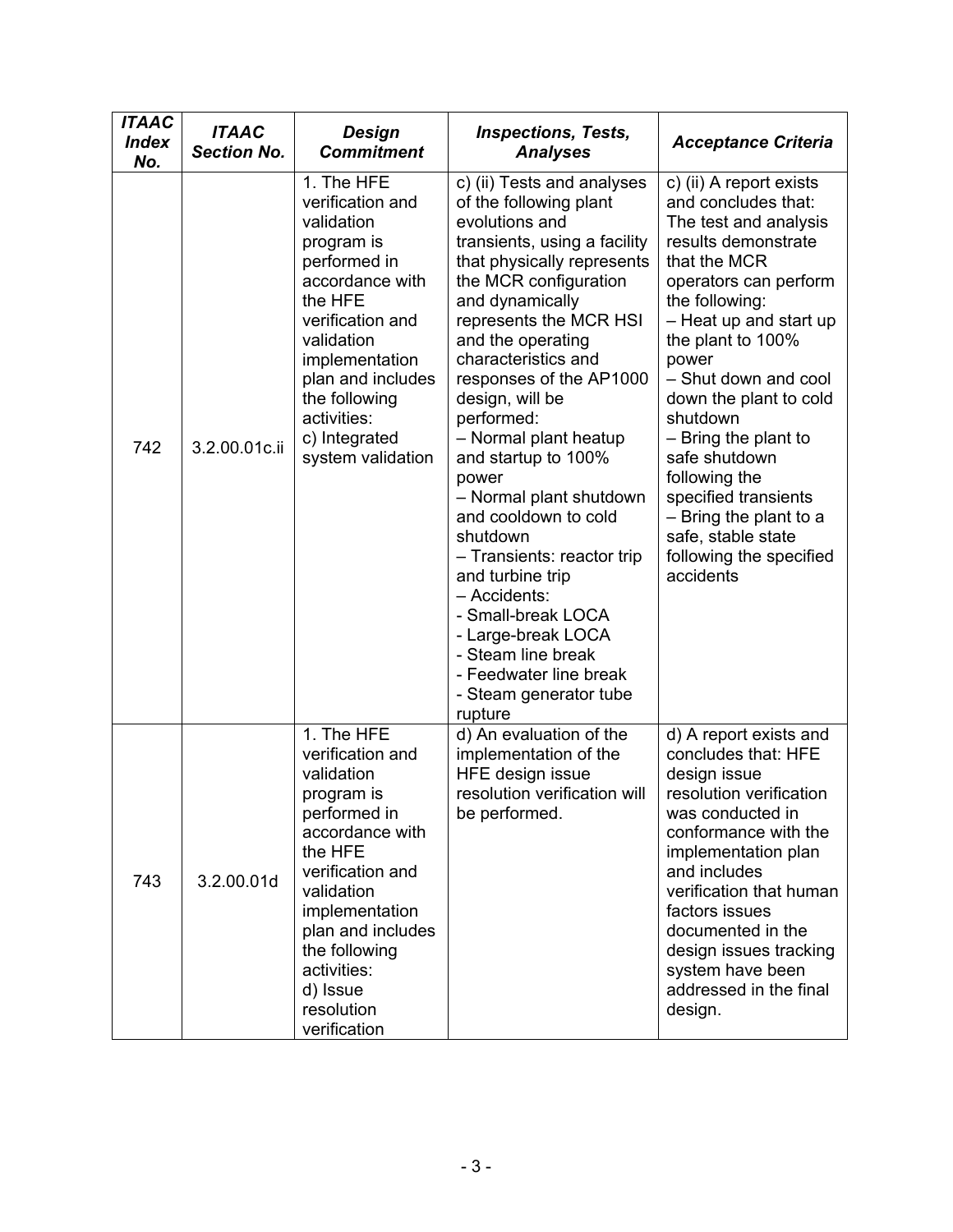## 5. DOCUMENTS REVIEWED:

- APP-OCS-GEH-320, "AP1000 Human Factors Engineering Integrated System Validation Plan," Revision 6, dated January 2015
- APP-OCS-GEH-320, "AP1000 Human Factors Engineering Integrated System Validation," Revision 7, dated February 2018
- APP-OCS-GEH-324, "HFE ISV Retest Scenario Information," Revision 1, dated February 2018
- APP-OCS-GEH-420, "AP1000 Human Factors Engineering Discrepancy Resolution Process," Revision 2, dated December 2014
- APP-OCS-GLR-320, "AP1000 Human Factors Engineering HED Resolution Report," Revision 0, dated October 2016
- APP-OCS-GER-320, "AP1000 Human Factors Engineering Integrated System Validation Report," Revision 0, dated October 2015
- APP-OCS-GER-320, "AP1000 Human Factors Engineering Integrated System Validation Report," Revision 3, dated October 2016
- APP-OCS-GER-420, "AP1000 Human Factors Engineering Integrated System Validation Report," Revision 0, dated June 2018
- LTR-OPB-WAPP-16-034, "Domestic AP1000 ISV Alarm Analysis Report"
- WNA-WI-00411-WAPP, "Human Engineering Discrepancy Resolution Process Work Instruction," Revision 2, dated August 2015
- WNA-WI-00411-WAPP, "Human Engineering Discrepancy Resolution Process Work Instruction" Revision 4, dated April 2018
- WNA-WI-00560-WAPP, "Human Factors Integrated System Validation Work Instruction," Revision 5, dated December 2017
- HED Resolution Test Forms
- Multiple Replacement and Automation Services (RRAS) Issue Tracking System RITS
- Letter ND-18-0105 from Mark Rauckhorst, Executive Vice President, Plant Vogtle 3&4, Southern Nuclear Operating Company; to George Koucheravy, WEC Site Director, Vogtle 3&4; dated January 25, 2018